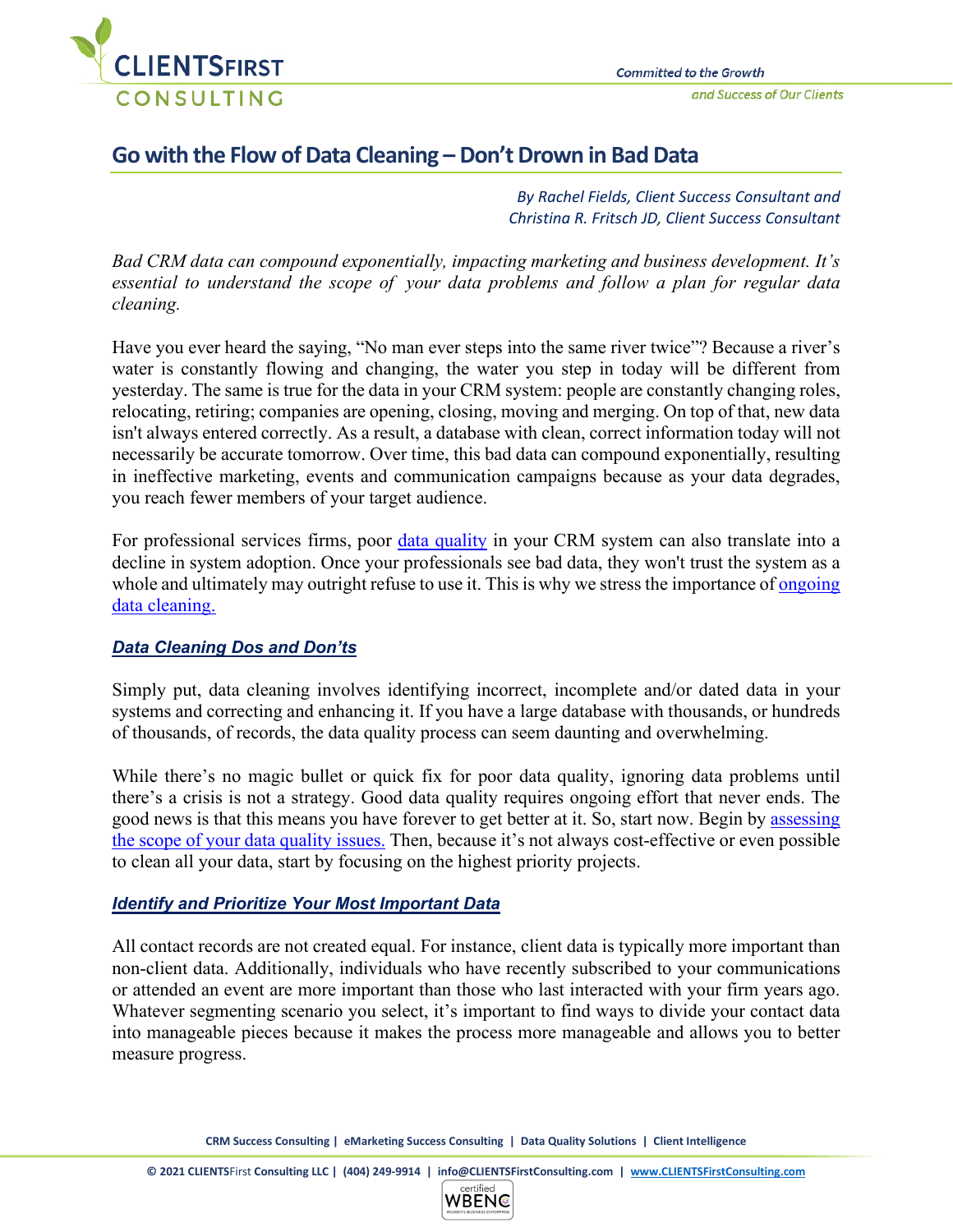# *Eliminate Stagnant Records*

Related to prioritizing your data, don't be hesitant about removing records that have been inactive for an extended period. Search your system for contacts that have not been updated for a few years, are not related to, or known by any of your professionals, are not clients or alumni, and have not opened a communication or invitation in two to three years. Chances are good these records are not only outdated but also may not be worth the resources it would take to update them. Identify these records and consider removing them from the system. Less mess in your database makes cleanup a bit more manageable.

# *Your Plan Is Your Life Preserver*

Once you've [prioritized subsets or segments of contacts,](https://clientsfirstconsulting.com/go-with-the-flow-of-data-cleaning-dont-drown-in-bad-data/) identifying and prioritizing your most common data errors can help you decide on the best way to tackle ongoing data cleaning. For example, if you have an important email that needs to be sent to clients, you need to focus on email addresses. Identify records that don't have an email address, have incorrectly formatted email addresses or have bounced recently. Additionally, if there are contacts you haven't sent a communication or invitation to for an extended period of time, it's entirely likely that their email may no longer be valid. It's important to regularly test emails on your lists because not doing so can cause you to be blacklisted by anti-spam entities or have your account blocked by your eMarketing provider.

## *Initial Cleaning Cycle*

The best place to start your data cleaning cycle is with a contact and list verification and cleansing service such as [TrueDQ.](https://clientsfirstconsulting.com/services/data-quality-solutions/) This service will evaluate your list data, identify potentially harmful ["honeypot" email addresses](https://clientsfirstconsulting.com/ten-tips-to-prevent-email-blacklisting/) and even automatically update many of your contacts with current, complete contact information. The data can then also be enhanced with additional missing information, such as industries and locations, to help with targeting and segmenting.

### *Rinse and Repeat*

When one segment or list has been cleaned, move on to the next one – bearing in mind that what's important on the next list may be different from the last one. For example, maybe you need to send a hard copy postal mailing, so it will be important to ensure the accuracy of physical mailing addresses rather than email addresses.

### *Bounces and Returns*

One of the most common data quality failures at law and other professional services firms is ignoring bounced emails and returned hard copy mailings. Bounces and returns are real-time indicators that can help you keep on top of your data quality. Researching and correcting them is important because sometimes they involve important former Clients who could potentially hire the firm again at their new company.

Returned hard mail will often include the forwarding address of the recipient, which should be corrected in your CRM. For emails, use a central email address to collect automatic email replies, since these frequently tell you when a recipient no longer works at an organization.

**CRM Success Consulting | eMarketing Success Consulting | Data Quality Solutions | Client Intelligence**